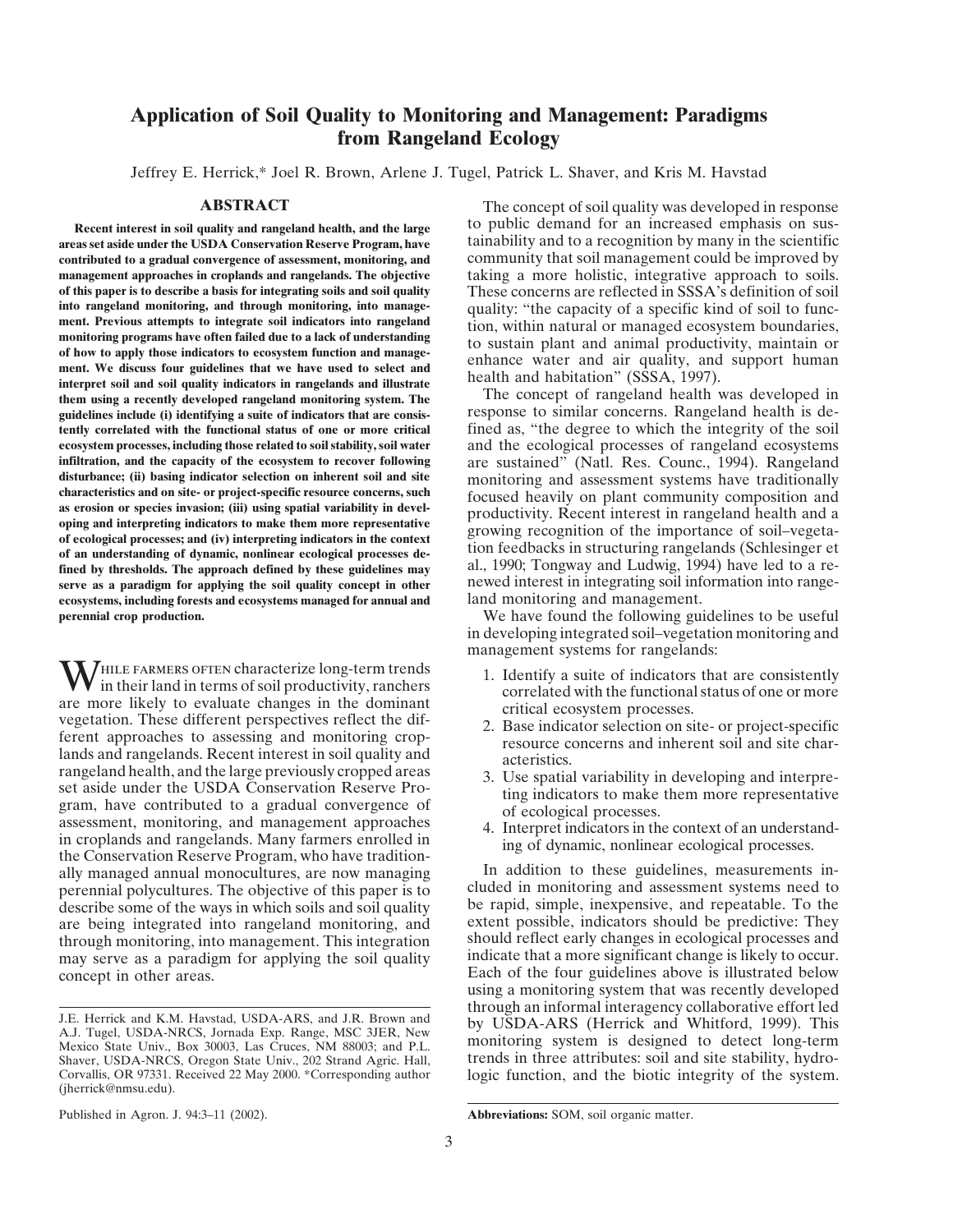Biotic integrity is defined as the capacity of the system be used to generate a suite of indicators, which previous to resist and recover from catastrophic disturbance. Studies have shown are related to each of three attri-

In order to be cost-effective, indicators must add value or two of the three attributes.<br>
to a monitoring program by providing information<br>
The core measurements include line-point intercept,<br>
about the functioning of the about the functioning of the system that cannot be de-<br>rived directly from knowledge of the management sys-<br>The line-point intercept is used to quantify plant cover The line-point intercept is used to quantify plant cover<br>tem (Brown et al., 1998). If an indicator is consistently and composition and soil surface characteristics (Bon-<br>correlated with both management and a critical ecosy correlated with both management and a critical ecosystem function, then simple knowledge of the management practice or system can be used to replace the measured indicator at much lower cost. If the indicator water erosion (Smith and Wischmeier, 1962; Blackburn is correlated with management, but not consistently cor-<br>and Pierson, Jr., 1994), and basal cover, which is relat related with a critical function, then the indicator may to overland flow path length and to the capacity of the<br>be erroneously used to support preconceptions about system to recover following overgrazing (Herbel et al., be erroneously used to support preconceptions about system to recover following overgrazing (Herbel et al., the superiority of one management system over another. 1972; Gutierrez and Hernandez, 1996). Increasing overthe superiority of one management system over another. 1972; Gutierrez and Hernandez, 1996). Increasing over-<br>Indicators need to be consistently correlated with some land flow path length increases the amount of time avail Indicators need to be consistently correlated with some land flow path length increases the amount of time avail-<br>ecosystem function (e.g., plant productivity or retention able for infiltration to occur. Microbiotic crust ecosystem function (e.g., plant productivity or retention able for infiltration to occur. Microbiotic crust cover of soil and water resources or biodiversity conservation). Can be calculated separately from the line-point of soil and water resources or biodiversity conservation). can be calculated separately from the line-point inter-In the case of erosion, the function is erosion resistance, cept data for systems in which these organisms play an and all parameters used in erosion models are either important role in stabilizing the soil surface (Eldrid and all parameters used in erosion models are either important role in stabilizing the soil surface (Eldridge directly or indirectly compared to measured erosion and Kinnell, 1997; Belnap and Gillette, 1998). Noncandirectly or indirectly compared to measured erosion and Kinnell, 1997; Belnap and Gillette, 1998). Noncan-<br>rates. An indicator is of little value for management opy patches larger than a minimum diameter (e.g., 20 rates. An indicator is of little value for management if it lags behind the process of interest. However, the cm) are recorded along a continuous line intercept.<br>indicators should also be reflective of actual changes in These patches cannot be detected using the line-point indicators should also be reflective of actual changes in the system, rather than changes that are assumed to intercept method and are highly correlated with suscepfollow from changes in management. the invasion of the invasion of the invasion of

rangelands based on previously published studies, new 1982; Musick and Gillette, 1990). The size of canopy research, and expert knowledge about the variability in gaps is also an indicator of the relative uniformity of relationships across diverse rangeland ecosystems. An soil resource distribution (Schlesinger et al., 1990). T relationships across diverse rangeland ecosystems. An soil resource distribution (Schlesinger et al., 1990). The ongoing research program includes testing and calibrat-<br>third core method is a field aggregate stability test ongoing research program includes testing and calibrat-<br>ing these indicators directly to ecosystem processes and<br>inck et al., 2001). This test is used to rate water-stable functions, developing complementary landscape-level indicators, and generating more effective interpretation indicators, and generating more effective interpretation (75% remains on 1.5-mm screen following sieving) for tools. The indicators are calculated from three core mea-<br>soil surface fragments that are 6 to 8 mm in diameter. tools. The indicators are calculated from three core mea-<br>soil surface fragments that are 6 to 8 mm in diameter.<br>The method is highly correlated with laboratory meaments (Table 1). Each of the core measurements can surements of aggregate stability (Herrick et al., 2001),

| <b>Measurement</b>              | Soil and site Hydrologic Biotic<br>stability | function integrity |              |
|---------------------------------|----------------------------------------------|--------------------|--------------|
| <b>CORE</b>                     |                                              |                    |              |
| 1. Plant cover and composition  |                                              |                    |              |
| using line-point intercept      | X.                                           | X                  | X            |
| 2. Canopy gaps using continuous |                                              |                    |              |
| line intercept (minimum 20 cm   |                                              |                    |              |
| between canopy elements)        | X.                                           | X                  | X            |
| 3. Soil stability test          | X                                            | $\mathbf x$        | X            |
| <b>SUPPLEMENTARY</b>            |                                              |                    |              |
| 4. Belt transects for woody and |                                              |                    |              |
| invasive plants                 | X                                            | X                  | X            |
| 5. Species richness             |                                              |                    | $\mathbf x$  |
| 6. Plant production by species  |                                              |                    |              |
| (double sampling)               |                                              | X                  | X            |
| 7. Impact penetrometer          |                                              | $\mathbf{x}$       | $\mathbf{x}$ |
| 8. Single-ring infiltration     |                                              | $\mathbf x$        | X            |
| 9. Riparian channel vegetation  |                                              |                    |              |
| survey                          | X                                            | X                  | X            |
| 10. Riparian channel profile    | X                                            | X                  | X            |
| 11. Tree density                | X                                            | X                  | X            |

butes or criteria: soil and site stability, watershed func-**IDENTIFY INDICATORS THAT ARE** fion, and biotic integrity (Table 1). The supplementary<br> **CONSISTENTLY CORRELATED** with **EUNCTION** the generate indicators that generally apply to just one

number of indicators, including bare ground, which is highly correlated with both runoff and susceptibility to and Pierson, Jr., 1994), and basal cover, which is related to overland flow path length and to the capacity of the We have identified a suite of indicators for use on some species that change vegetation structure (Gould, rick et al., 2001). This test is used to rate water-stable aggregation on a scale of  $1$  (slakes immediately) to  $6$ The method is highly correlated with laboratory meawhich in turn, have been negatively correlated with in-**Table 1. Selected quantitative measurements and their relevance** terrill soil erosion in the field (Blackburn and Pierson, to each of three landscape attributes. Jr., 1994). We have found that aggregate stability, as determined by this method, is relatively insensitive to intensive short-term disturbances, such as trampling by horses, humans, and vehicles, but reflects longer-term changes in soil structure. Insensitivity to single disturbance events is critical to ensure that monitoring results do not simply reflect normal variability in the system. At the same time, the use of a larger sieve size (1.5 mm) increases the probability of detecting change at an early stage because aggregation at this scale is generally controlled by rapidly cycling organic matter (Tisdall and **6. Oades, 1982). Soil aggregate stability at the surface is** particularly important in plant canopy interspaces when rock and litter cover are minimal because there is no **8. protection from raindrop impact. We recommend calcu**lating aggregate stability, as well as rock, microbiotic crust, and litter cover, separately for plant canopy and intercanopy spaces.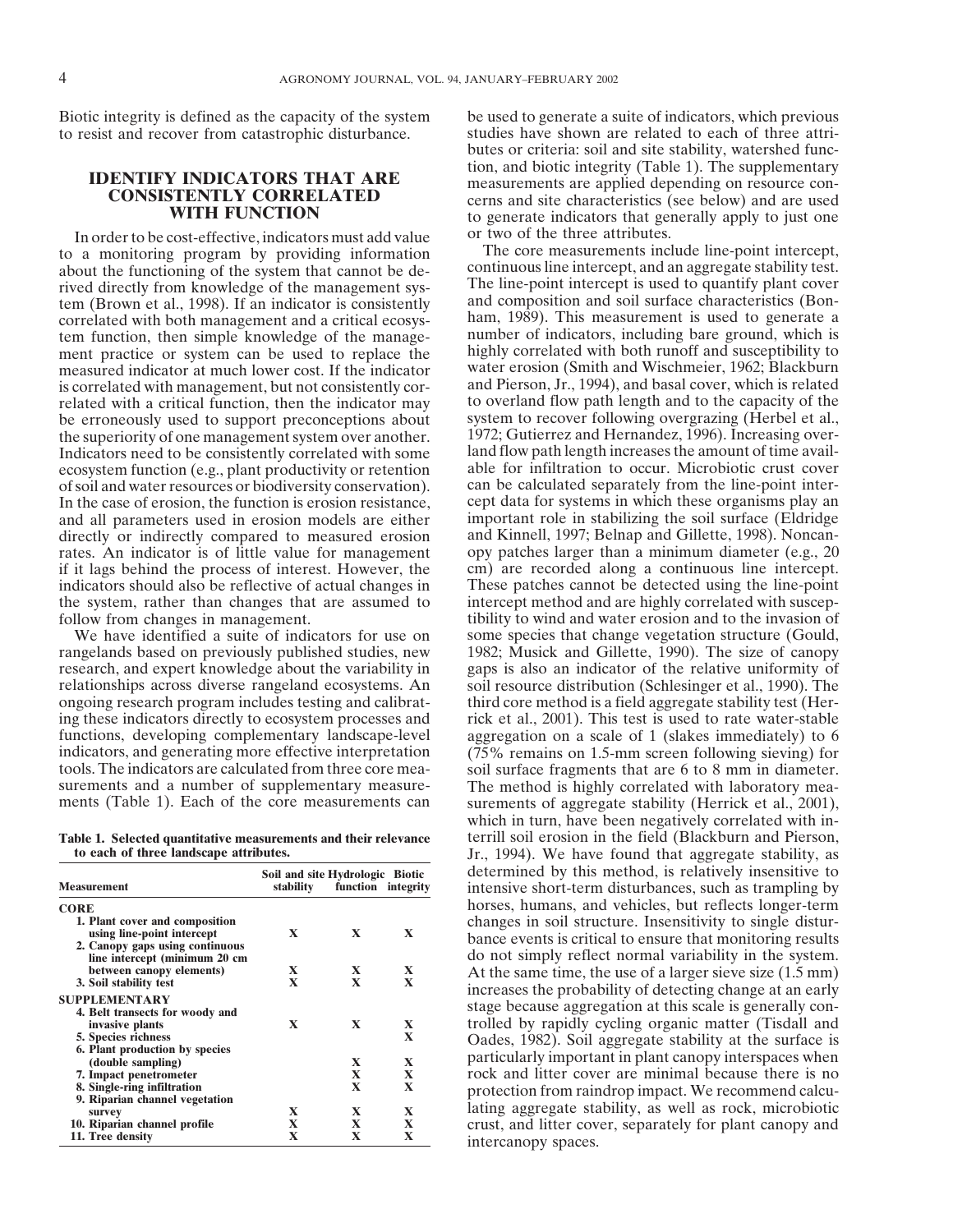been correlated with ecosystem function. The belt tran- systems: riparian channel vegetation survey and channel sect is used for early detection of invasive species, both survey and tree density. native and exotic. Many of these species, including mes- Additional measurements are listed, with references quite [*Prosopis glandulosa* Torr.], juniper [*Juniperus* to appropriate procedures, to address site-specific respp.], Lehmann's lovegrass [*Eragrostis lehmanniana* source problems, including salinization and high alkalin-<br>Nees], and cheatgrass [*Bromus tectorum* L.], have been ity or acidity. These problems, when they occur in rang shown to be associated with dramatic changes in soil lands, are often a function of parent material rather quality, as reflected in changes in C- and nutrient-cycling than management, and consequently are not included processes (Barth and Klemmedson, 1982; Schlesinger in monitoring. They can, however, be extremely imporet al., 1996; Connin et al., 1997; Arredondo and Johnson, tant in the case of abandoned agricultural land and in 1999), soil erosion (Davenport et al., 1998), and infiltra- areas that have been heavily disturbed by mining action capacity (Reid et al., 1999). However, the establish- tivities. ment of these species is often simply an indication that a change has already occurred (Brown and Archer, 1999),<br> **BASE INDICATOR SELECTION ON**<br> **RESOURCE CONCERNS AND** significantly reducing their value as indicators. Species **RESOURCE CONCERNS AN**<br>richness is a direct measure of the number of species **RESOURCE CHARACTERISTICS** richness is a direct measure of the number of species present on a site, calculated using a species area curve present on a site, calculated using a species area curve<br>based on counts in plots of different sizes (Stohlgren et<br>al., 1995). Plant production using double sampling is<br>normally used for assessment only as it is relatively

signed to measure soil properties that are often closely<br>
related to function. The impact penetrometer (Herrick<br>
and Jones, 2002) is similar to a standard Corps of Engi-<br>
neers strain gauge penetrometer (Bradford, 1986), e soil strength (Fritton, 1990; Vyn and Raimbault, 1993). Tather than to support any individual value, (ii) resist<br>Furthermore, human strength is often insufficient to use degradation, and (iii) recover following degradation strain gauge penetrometers in dry, uncultivated soils. The premise that the capacity of an individual site to The impact penetrometer overcomes these limitations. function depends on a core set of processes is common Impact penetrometers can be fabricated by a machine to most definitions of both soil quality and rangeland Impact penetrometers can be fabricated by a machine<br>shop for \$100, energy is consistently applied, and direct<br>comparisons can be made between measurements made<br>using different drop heights. Drop height is increased<br>in dry, penetrometer does, of course, share several limitations with all penetrometers: Measurements depend on mois-<br>that it is quite useful to maintain a distinction between<br>ture content and cannot be directly related to bulk den

scribed in Bouwer (1986), except that a constant water<br>depth is maintained by an inverted bottle with an air<br>depths. supply tube inserted to the desired water depth. One of the reasons that the penetrometer and infiltrometer are listed as supplementary methods is that the relation-<br>ships to ecosystem functions appear to be inconsistent in<br>some plant communities, such as blue grama [*Bouteloua*  $\alpha$ *sracilis* (H.B.K.) Lag] grasslands. For example, penetrometer resistance often increases under blue grama grass canopy due to the high root density near the soil  $\frac{1}{t}$  **Data for both treatments are combined due to lack of exclosure effect** surface (Table 2). The final set of supplementary mea- $(P \ge 0.1$  for all depths). surface (Table 2). The final set of supplementary mea-

The eight supplementary methods (Table 1) have also surements apply specifically to riparian and woodland

ity or acidity. These problems, when they occur in range-

precise and varies dramatically among years.<br>Two supplementary measurements are specifically de-<br>signed to measure soil properties that are often closely<br>mentary indicators that are most sensitive to site-specific

Example 2. Penetrometer resistance under blue grama canopy and<br>sity. However, it can be easily used to reliably monitor<br>relative changes in compaction over time, provided that<br>moisture content is constant.<br>County, NM, USA. County, NM, USA. Data reflect number of strikes required to drive a 2-kg mass dropped from a height of 60 cm to drive a The single-ring infiltrometer is similar to that de-<br> **drive a 2-kg mass dropped from a height of 60 cm to drive a**<br> **drive a 2-kg mass dropped from a height of 60 cm to drive a**<br> **drive a 2-kg mass dropped from a height o** 

| Depth     | <b>Bare zone</b><br>(intercanopy) | <b>Grass zone</b><br>(intracanopy) | P-value        |
|-----------|-----------------------------------|------------------------------------|----------------|
| cm        |                                   | <b>Replications</b>                |                |
|           | 66                                | 54                                 |                |
|           |                                   |                                    |                |
| $0 - 5$   | 6.6(0.3)                          | 7.3(0.3)                           | 0.091          |
| $5 - 10$  | 9.0(0.3)                          | 11.3(0.4)                          | $<$ 0.001 $\,$ |
| $10 - 15$ | 9.3(0.4)                          | 11.5(0.6)                          | 0.001          |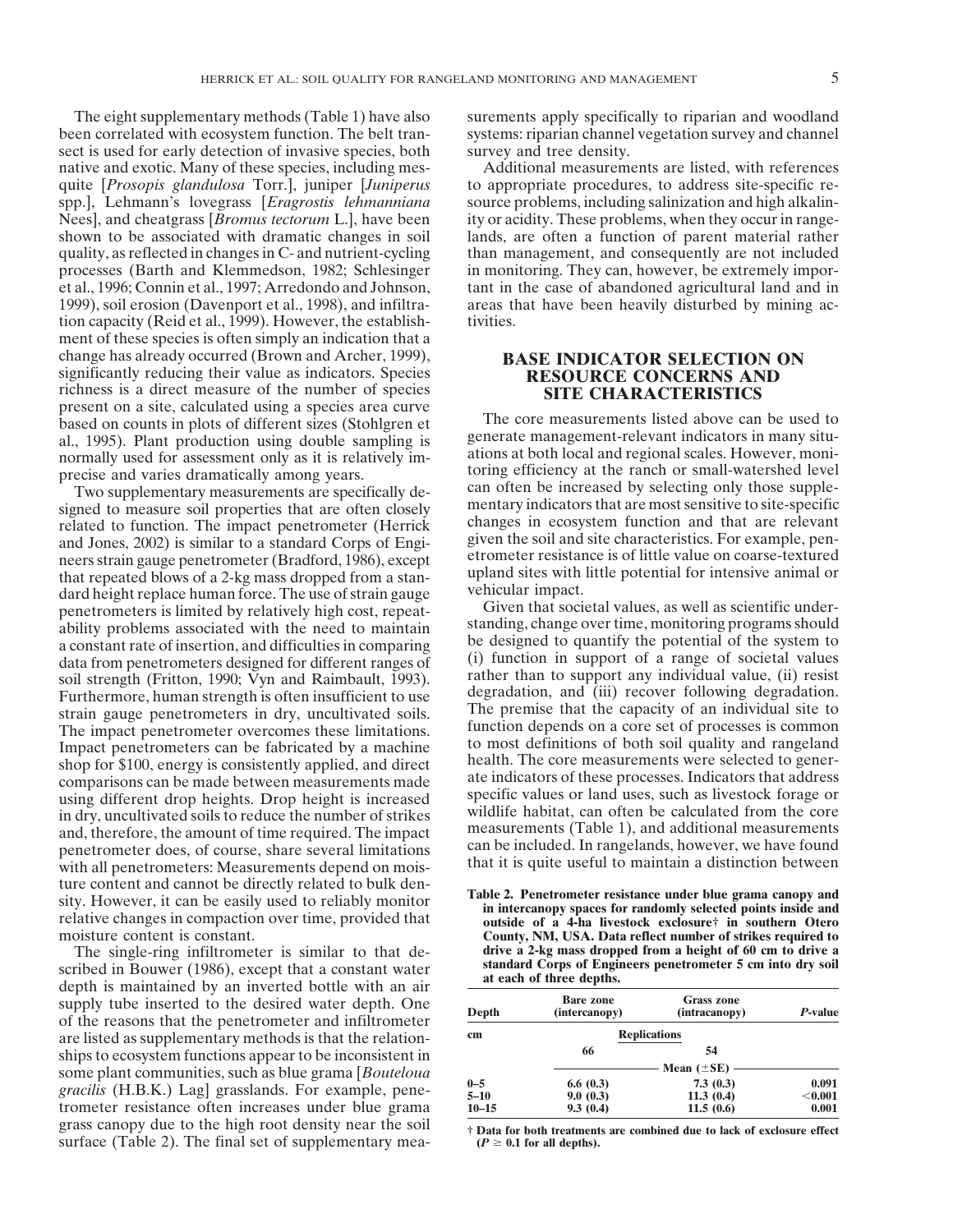necessary cost increases. The primary criterion for indica- how they are functioning. The spatial structure also oftor selection must be the strength and consistency of its ten reflects the status of key processes. Landscape ecolrelationship to a critical process while recognizing that ogy is largely based on the inference of process from the relative importance of different ecological processes, pattern (Turner et al., 1993). Thus, detecting change in and the strength of the relationship between indicator ecological processes and responding with management and the strength of the relationship between indicator ecological processes and responding with management and process varies among soils landscape positions and actions will in most cases involve detecting subtle and process, varies among soils, landscape positions, and actions will in most cases involve detecting subtle regions. In some cases, relationships between indicators changes in pattern. At the most basic level, a change i regions. In some cases, relationships between indicators changes in pattern. At the most basic level, a change in and processes can be inferred from the literature while spatial variability at any scale indicates that the and processes can be inferred from the literature while in others, they must be quantified with new studies. The in other sequences has changed. Correspondingly, it re-

indicator and a property can vary at both the landscape<br>
are affected by, the spatial distribution of resources at<br>
and regional scale due to differences in the relative<br>
integral that scale. Changes in spatial variability bution to dung decomposition, nutrient cycling, and<br>macropore formation.<br>described (e.g., Davenport et al., 1998; Reid et al., 1999)

Desert bajada resulted in a 42% reduction in saturated<br>in  $\frac{1}{2}$  the importance of water redistribution at the plant-<br>infiltration rate in plant-interspaces (88.4, 51.3 mm h<sup>-1</sup>) infiltration rate in plant interspaces (884.4.13 am n<sup>-1</sup>) The importance of water redistribution at the plant interspect same interspect and its redistor-<br>interspect and its relation-<br>posite results on the filtration con

mendous opportunities to develop robust indicators be- ability in soil aggregation or in a related SOM fraction

core and supplementary measurements to minimize un- cause the spatial structure of ecosystems often reflects Termites illustrate how the relationship between an flects a change in the processes that both control, and dicator and a property can vary at both the landscape are affected by, the spatial distribution of resources at although there are few long-term studies that have effec-<br>Removal of termites from plots on a Chihuahuan<br>exact baixed possibled in a 42% reduction in saturated their development over time.

**USE SPATIAL VARIABILITY** tion capacity are expensive. We have included single-<br> **IN DEVELOPING AND**<br> **INTERPRETING INDICATORS** such as irrigated pastures, wet meadows, and soils domi-<br>
nated by lichen crusts, in which lar Patterns and scales of spatial variability present tre- tion capacity can occur relatively quickly. Spatial vari-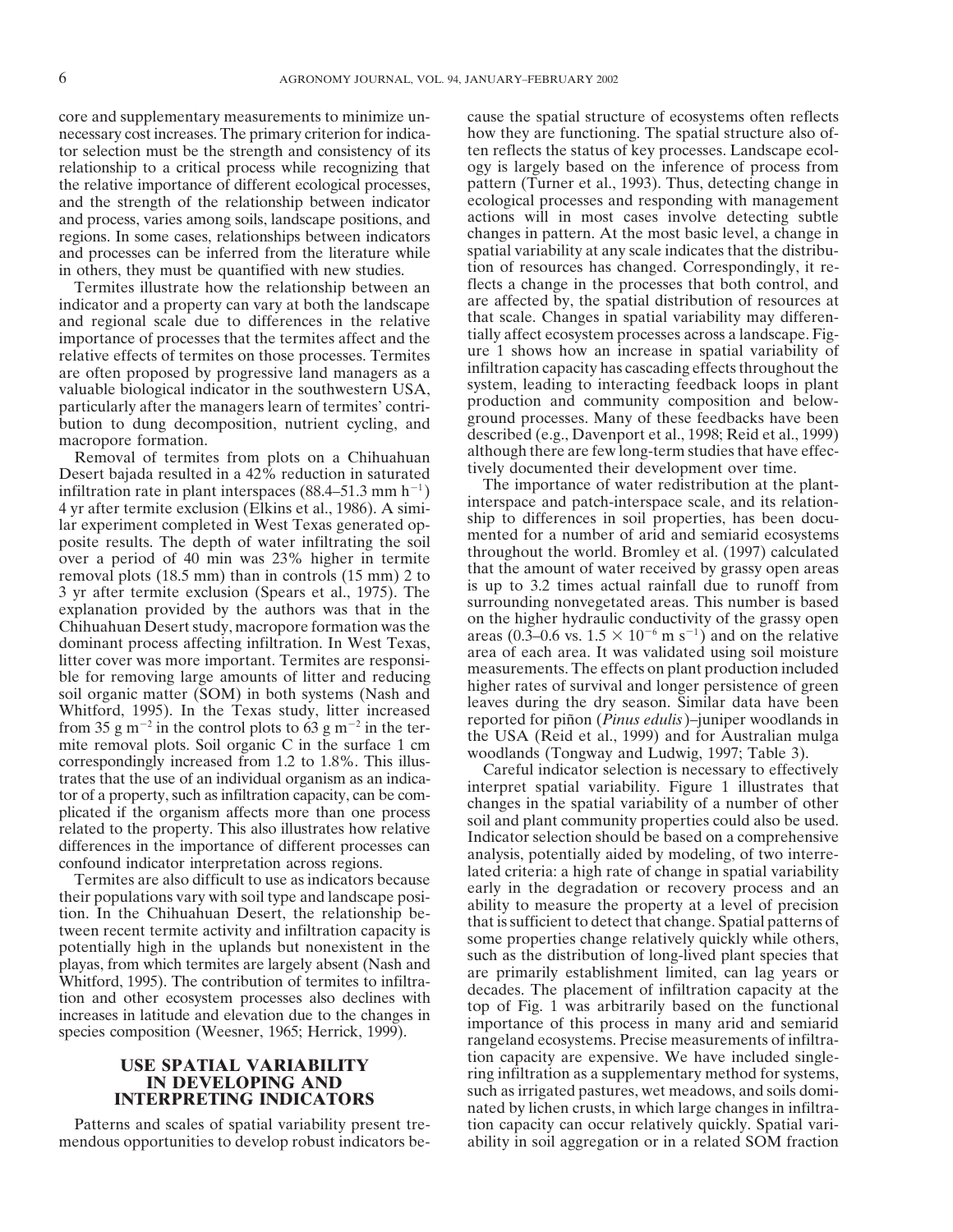

**Fig. 1. Example of how spatial variability in a soil property can serve as an early warning indicator of change in ecosystem function due to cascading effects and positive feedback loops.**

in many cases (Fig. 1; Herrick and Wander, 1998). Stud- that has the greatest effect on the system. ies are currently underway to evaluate both spatial vari-<br>ability of aggregate stability and various SOM fractions.

ability of aggregate stability and various SOM fractions.<br>
Changes in spatial variability that reflect changes in<br>
process and function can occur at any one of a number<br>
of scales. The example illustrated by Fig. 1 is comm used because its relationship to function has been relatively well described for a number of systems (Schle-<br>singer et al., 1990; Pierson, Jr., et al., 1994; Reid et al., land ecosystems (Doran and Parkin, 1994; Natl. Res. singer et al., 1990; Pierson, Jr., et al., 1994; Reid et al., land ecosystems (Doran and Parkin, 1994; Natl. Res. 1999). Spatial variability at finer scales, such as surface Counc., 1994; Doran and Parkin, 1996; Brown et a 1999). Spatial variability at finer scales, such as surface Counc., 1994; Doran and Parkin, 1996; Brown et al., roughness, can be a useful indicator of susceptibility to 1998). The integration and interpretation of these i roughness, can be a useful indicator of susceptibility to erosion (Saleh and Fryrear, 1999). At coarser scales, erosion (Saleh and Fryrear, 1999). At coarser scales, cators has been more difficult. A number of approaches changes in the relative size of vegetation patches, ero-<br>have been suggested and successfully applied to some sional areas, and depositional areas and shifts in ecoto-<br>nal boundaries can be sensitive indicators that change is occurring throughout the landscape (Coffin and **patches along a topographic gradient in an Australian i** Lauenroth, 1990; Ludwig and Tongway, 1995).

Because they are related to processes, spatial indicators are often particularly useful for making management decisions. Management is often designed to effect a short-term change in a property of a system, such as bulk density or infiltration capacity, but it is the long- **† No vascular vegetation present.**

may be a cost-effective and sensitive surrogate indicator term change in a process, such as redistribution of water,

have been suggested and successfully applied to some

Table 3. Water redistribution associated with soil–vegetation patches along a topographic gradient in an Australian mulga

| Measurement                       | (upper) | Bare zone† Grass zone Tree zone<br>(middle) | (lower) |
|-----------------------------------|---------|---------------------------------------------|---------|
| Soil water infiltration, mm       | 15.7    | 33.7                                        | 51.6    |
| Percentage of 37.5 mm of rainfall | 42      | 90                                          | 138     |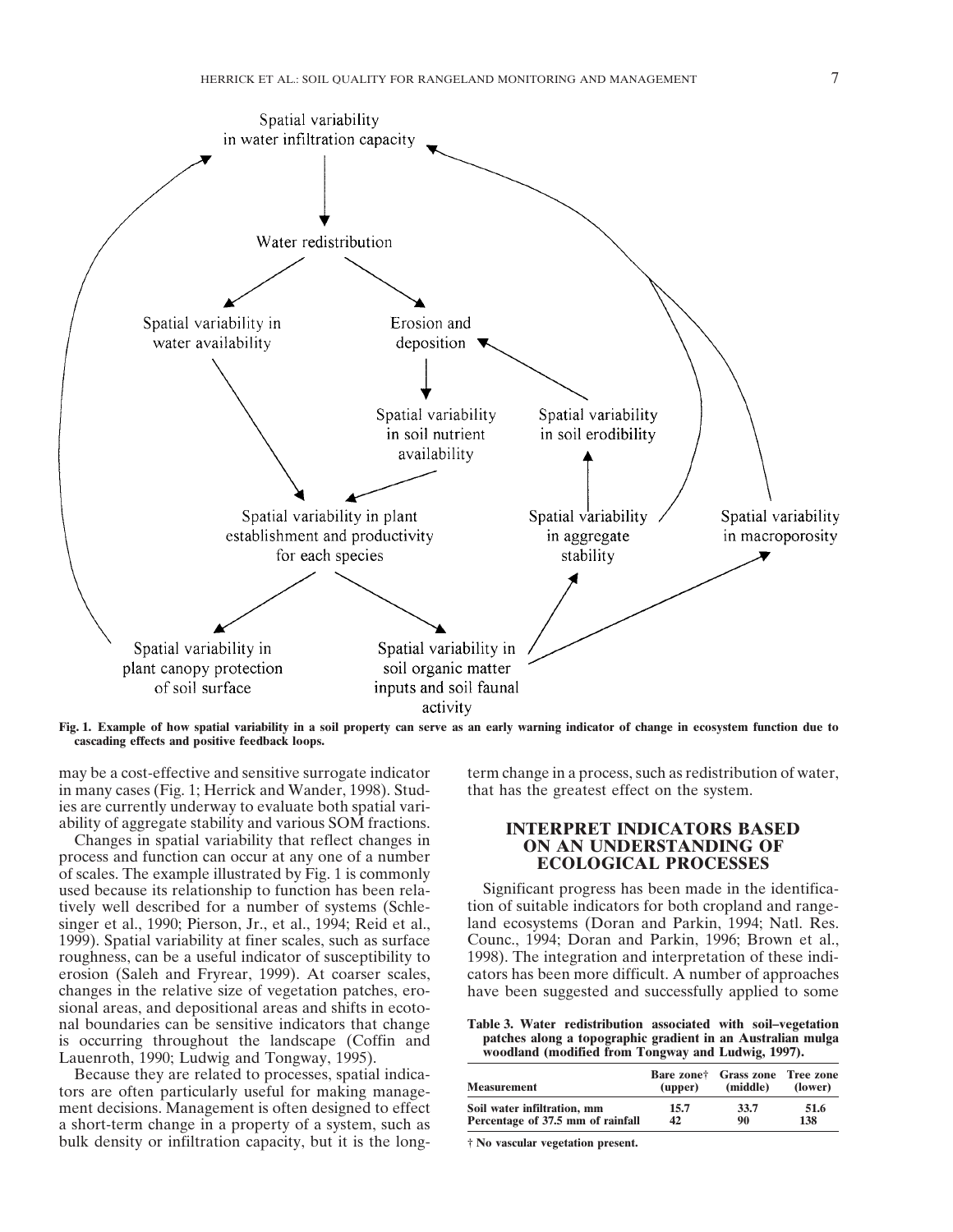

**Fig. 2. Example of a state and transition diagram for a Simona soil in the northern Chihuahuan Desert. The structure of the model is based on Stringham et al. (2001). Arrows within boxes (states) represent easily reversible plant community composition and associated soil changes. Unidirectional arrows between states reflect that the transitions are nonreversible without external inputs. Text between states describes some of the processes associated with each transition. The diagram has been simplified and does not include all possible plant communities in States 3 and 4.**

used to develop indices (e.g., Doran and Parkin, 1994). increasingly nonlinear near thresholds means that linear These approaches are extremely valuable for document- combinations of indicators that effectively reflect ing change in systems that are gradually evolving. How- changes in ecosystem function may become completely ever, ecological theory suggests that a more dynamic ineffective at these critical periods. model may be more appropriate in systems that are <br>structured by relatively infrequent catastrophic distur-<br>for each soil or suite of similar soils. State and transition structured by relatively infrequent catastrophic disturbances or in which cumulative effects are not expressed models consist of states, transitions, and thresholds. A until a threshold is reached (Holling, 1973). state can be defined by a single plant community or

and land management, particularly in the areas of inte- dynamic soil properties, such as organic matter content grated pest management (Kogan, 1998; Hoffman et al., and erodibility. Although the dominant species in each 1999), landscape stability, and soil erosion (Davenport of the plant communities are used to conveniently deet al., 1998; Weltz et al., 1998). The concept has been scribe the states, the state is defined by soil and vegetaapplied in rangeland ecosystems in the form of state tion properties and processes and by soil  $\times$  vegetation and transition models (Westoby et al., 1989; Friedel, interactions mediated by the animal community. Soil 1991). These models are based on the assumption that and vegetation changes within a state are easily reversrelationships between different properties and pro- ible, and the states themselves are relatively stable. cesses become increasingly nonlinear as a threshold is Transitions between states occur after crossing a soil- or approached. The application of these models is a rela- vegetation-defined threshold that is not easily reversed tively recent development and represents a significant without significant inputs of resources (Friedel, 1991; departure from the linear plant succession–regression Committee on Rangeland Classification, 1994).

systems. Linear combinations of indicators have been The fact that the process–property relationships become

The threshold concept is widely applied in agronomy multiple plant communities together with characteristic

based paradigm that guided range management through The state and transition diagram illustrated in Fig. most of this century (Soc. for Range Manage., 1995). 2 is based on current understanding of the ecological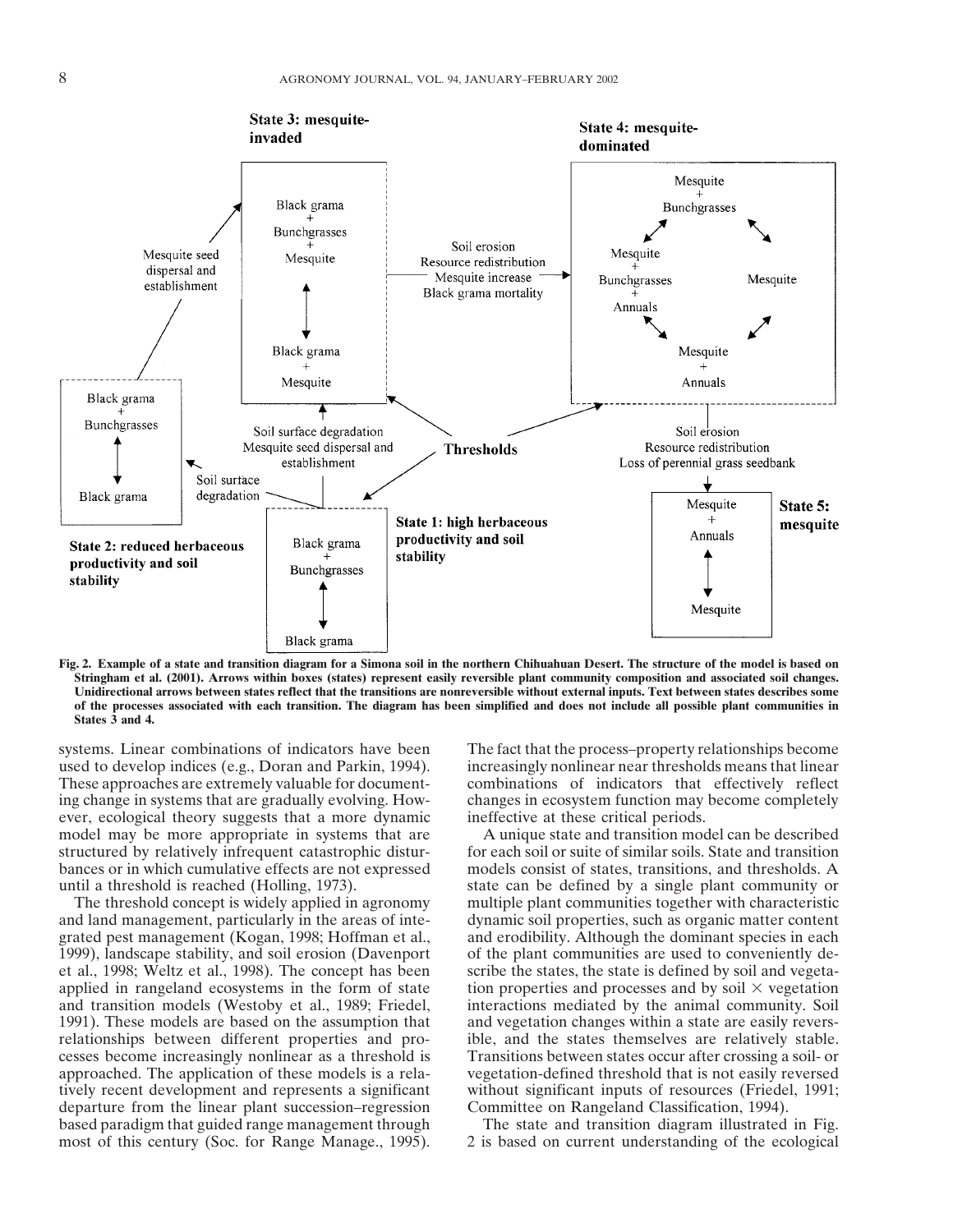|                                                                                                                                           |                                                                                                                       |                                       | are representative of states cally 4. The qualititative                                                                                                                                                                               |  |  |
|-------------------------------------------------------------------------------------------------------------------------------------------|-----------------------------------------------------------------------------------------------------------------------|---------------------------------------|---------------------------------------------------------------------------------------------------------------------------------------------------------------------------------------------------------------------------------------|--|--|
| <b>Measurement</b>                                                                                                                        |                                                                                                                       | State 3 State 4                       | indicators are summarized in Table 4. Both sites are                                                                                                                                                                                  |  |  |
| LINE-POINT INTERCEPT (300 points, each 30<br>cm apart)                                                                                    |                                                                                                                       | $\longrightarrow$ % $\longrightarrow$ | located on the Simona soil in southern New Mexico on<br>the USDA-ARS Jornada Experimental Range where                                                                                                                                 |  |  |
| Total cover (live canopy, gravel, dead canopy,<br>soil lichen)<br><b>Total canopy cover</b><br><b>Mesquite cover</b><br>Total basal cover | 81.6<br>75.6<br>0.0<br>9.6                                                                                            | 49.3<br>32<br>17.0<br>1.0             | precipitation from 1961 to 1994 averaged 261 mm. As<br>the transition from State 3 to State 4 begins, soil aggre-<br>gate stability in the plant interspaces continues to de-<br>cline, SOM distribution becomes increasingly concen- |  |  |
| <b>CONTINUOUS LINE INTERCEPT</b> (two 50-m lines)<br>Proportion of line covered by noncanopy intercepts<br>longer than 50 cm in length    | trated under plants, and canopy gap diameters increase<br>(Tiedemann and Klemmedson, 1986; Wright and<br>21.1<br>66.5 |                                       |                                                                                                                                                                                                                                       |  |  |
| Proportion of line covered by noncanopy intercepts<br>longer than 100 cm in length                                                        | 7.2                                                                                                                   | 59.7                                  | Honea, 1986; Schlesinger et al., 1990) (Tables 1 and 4).<br>The transition from State 3 to State 4 is defined by                                                                                                                      |  |  |
| SOIL STABILITY IN WATER $(n = 18)$<br>Proportion of values $= 6$ (highly stable)                                                          | 37.5                                                                                                                  | 12.5<br>$-$ Mean $\pm$ SE $-$         | the dominance of mesquite over the grasses and the<br>associated increase in gap diameter and soil susceptibil-                                                                                                                       |  |  |
| Mean value $(n = 18)$<br>Mean value for bare (no canopy)<br>Mean value for under grass<br>Mean value for under shrub                      | 4.1 $(0.4)$ 1.9 $(0.5)$<br>2.6(0.9) 1.1(0.4)<br>4.7 $(0.4)$ n/a<br>5.3 $(0.7)$<br>n/a                                 |                                       | ity to both wind and water erosion within the gaps.<br>Once this threshold is crossed, re-establishment of black<br>grama is nearly impossible. The shorter-lived perennial<br>bunchgrasses may persist and expand during wet years,  |  |  |

soils that are shallow  $( $60 \text{ cm}$  deep)$ , sandy, and have a petrocalcic horizon, as represented by the Simona for re-establishment during wet periods, or when soil<br>soil (loamy mixed thermic shallow Typic Paleorthids) surface conditions become so degraded that establishsoil (loamy, mixed, thermic, shallow Typic Paleorthids). surface conditions become so degraded that establish-<br>States 1 and 2 are dominated by black grama  $[B, erio$ - ment is impossible. In this state, the system is dominated States 1 and 2 are dominated by black grama [*B. erio-* ment is impossible. In this state, the system is dominated poda Torr.], a C4 stoloniferous grass, and have few large by mesquite coppice dunes, with annual forbs some *poda* Torr.], a C4 stoloniferous grass, and have few large by mesquite coppice dunes, with annual forbs so canopy interspaces, except those generated by small-<br>cocurring in the interspaces during wet years. canopy interspaces, except those generated by smallscale disturbances such as banner-tailed kangaroo rat This diagram (Fig. 2) is relatively simple: Community [*Dipodomys spectabilis*] mounds. Use of these mounds pathways branch within states, but there are at most by the rats prevents the establishment of perennial two potential transitions for each state. The structure by the rats prevents the establishment of perennial two potential transitions for each state. The structure plants. Except for the rodent mounds, the soil is rela-<br>is based on that by Stringham et al. (2001). The number plants. Except for the rodent mounds, the soil is relatively stable in State 1, and there is a clearly defined A of potential states could easily increase in response to horizon evenly distributed throughout the site, re-<br>climate change or species invasions. Earlier state and horizon evenly distributed throughout the site, reflecting relatively uniform resource distribution. Mi- transition models often recognized individual communicrobiotic crusts dominated by cyanobacteria are com-<br>mon. A black grama-buncherass community can also rated by thresholds, making it difficult to consistently mon. A black grama–bunchgrass community can also rated by thre exist in this state. define states, exist in this state.<br>The transition to State 2 occurs when the soil and The key points illustrated by this example are that

plant community become degraded and plant production declines. It is characterized by loss or degradation tion of the system and that mean values of a suite of of the soil surface and an increase in the size of canopy indicators may provide relatively little information interspaces. State 2 is more likely than State 1 to be about the status of the system when it is near threshold.

by mesquite seed dispersal and establishment. Mesquite  $\theta$ is a leguminous shrub. The relative importance of soil is no change. Similarly, the fact that the site described surface degradation and mesquite invasion in defining under State 3 in Table 4 is near, if not at, threshold surface degradation and mesquite invasion in defining the transition to State 3 has never been clearly defined would not be predicted from an average value of the because the two processes have historically occurred quantitative indicators, nor from a casual visual examibecause the two processes have historically occurred quantitative indicators, nor from a casual visual examisimultaneously in many areas: A combination of over-<br>nation of the site or a more formal qualitative evaluasimultaneously in many areas: A combination of over-<br>
grazing and drought have exposed the soil surface to tion. With the exception of small, scattered mesquite grazing and drought have exposed the soil surface to tion. With the exception of small, scattered mesquite erosion, and livestock have dispersed large quantities shrubs, the site appears to be similar to a grassland site erosion, and livestock have dispersed large quantities of mesquite seed into grasslands. Evidence from a more in State 1, and only 2 of 17 qualitative vegetation and mesic system in Texas suggests that seed dispersal may soil surface indicators used to evaluate the site (Pella mesic system in Texas suggests that seed dispersal may be the limiting factor (Brown and Archer, 1999). Rever-<br>sal of this transition requires elimination of the mes-<br>experts as being more than moderately different from sal of this transition requires elimination of the mesquite, its seedbank, and dispersal agents and possibly restabilization of the soil surface. tive evaluation system uses five categories to describe

In addition to the presence of mesquite, the state is real or (in this case) reconstructed reference site: none– characterized by larger intercanopy gaps. The core mea- slight, slight–moderate, moderate, moderate–extreme,

Table 4. Measured values for quantitative indicators for sites rep-<br>resenting States 2 and 3 in Fig. 2.<br>are representative of States 3 and 4. The quantitative indicators are summarized in Table 4. Both sites are **Located on the Simona soil in southern New Mexico on cm apart)** the USDA-ARS Jornada Experimental Range where precipitation from 1961 to 1994 averaged 261 mm. As the transition from State 3 to State 4 begins, soil aggregate stability in the plant interspaces continues to decline, SOM distribution becomes increasingly concentrated under plants, and canopy gap diameters increase (Tiedemann and Klemmedson, 1986; Wright and **Honea, 1986; Schlesinger et al., 1990) (Tables 1 and 4).** 

Once this threshold is crossed, re-establishment of black grama is nearly impossible. The shorter-lived perennial bunchgrasses may persist and expand during wet years, declining or disappearing again during droughts. The dynamics on a northern Chihuahuan Desert site with transition to the fifth state occurs when bunchgrass production is insufficient to maintain a viable seedbank<br>for re-establishment during wet periods, or when soil

The transition to State 2 occurs when the soil and The key points illustrated by this example are that The key points illustrated by this example are that transitions are defined by nonlinear changes in the funcdominated by bunchgrasses.<br>The transition from State 1 or 2 to State 3 is defined by the mere establishment of mesquite in the system. The transition from State 1 or 2 to State 3 is defined by the mere establishment of mesquite in the system.<br>The system in the system of mesquite in the system of mesquite in the system of mesquite seed dispersal and establ what would be expected for a site in State 1. This qualita-The third state includes at least two communities. the relative difference between the site of interest and a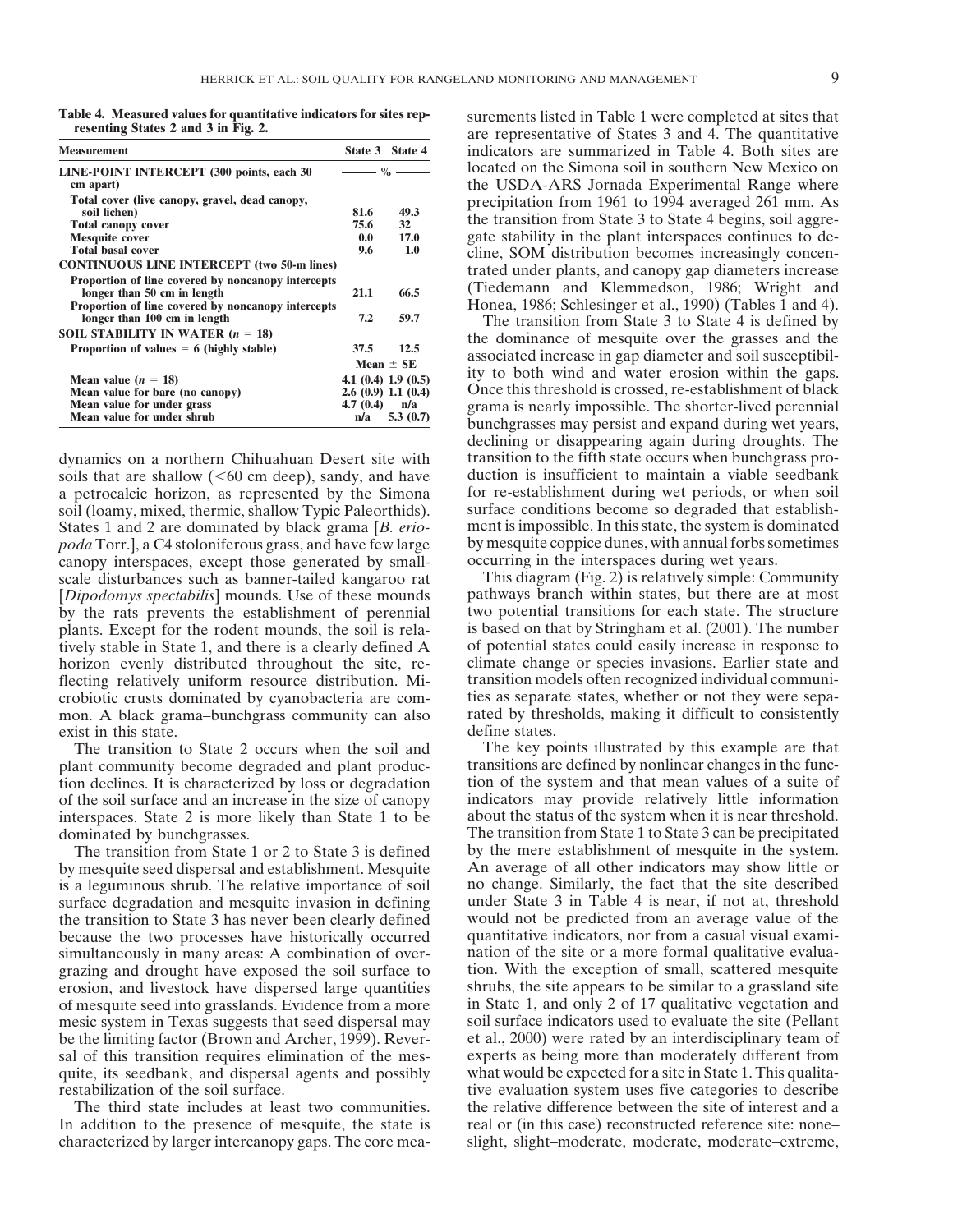and extreme. The two qualitative indicators that were have become established. Instead, indicators that indirated as being more than moderately different from cate susceptibility to invasion need to be identified. Fiwhat would be expected for the site in State 1 were nally, Davenport et al. (1998) clearly demonstrated the the degree of pedestalling and soil surface resistance to role of erosion thresholds in defining different states erosion. The former indicated a large amount of historic for grasslands invaded by pinon and juniper in the soil redistribution; the latter indicated that the soil is Southwest and documented that the probability of crosscurrently highly erodible. A third indicator, plant func- ing different thresholds strongly depends on site charactional and structural groups, was rated by the interdisci- teristics. plinary team as being only slightly to moderately different from what would be expected for State 1 because<br>species representing most of the original functional and<br>structural groups were present on the site and there The four guidelines described above can be used to structural groups were present on the site and there The four guidelines described above can be used to was only one new group: that represented by mesquite develop effective rangeland monitoring systems that are was only one new group: that represented by mesquite. develop effective rangeland monitoring systems that are<br>Although mesquite was not recorded on the two 50-m relevant to management. While the paradigm described Although mesquite was not recorded on the two 50-m relevant to management. While the paradigm described<br>line transects (Table 4) there were a number of plants here is not necessarily one that can be directly applied line transects (Table 4), there were a number of plants on the site that were too large to be effectively killed to croplands, many of the elements are already being by fire or rodent activity. This, together with a highly applied through soil quality. Applying the concept of eroded and erodible surface and the incipient develop-<br>thresholds to soils under different management systems, eroded and erodible surface and the incipient develop-<br>ment of large gaps in the canopy, indicate that this site including cropping, and developing state and transition ment of large gaps in the canopy, indicate that this site including cropping, and developing state and transition is at or near threshold in spite of the fact that the models for these systems may more accurately reflect is at or near threshold, in spite of the fact that the models for these systems may more accurately reflect majority of both qualitative and quantitative indicators critical dynamics. State and transition models could be majority of both qualitative and quantitative indicators critical dynamics. State and transition models could be<br>suggest that it is in relatively good condition compared used to help focus conservation resources on those a suggest that it is in relatively good condition compared

The precise definition, quantification, and recognition of site-specific thresholds are some of the most important and difficult tasks faced by the range management **ACKNOWLEDGMENTS** community. Economic criteria similar to those applied<br>in integrated weed-management systems can be used to<br>more clearly, albeit artificially, define thresholds: the<br>more clearly, albeit artificially, define thresholds: the point at which external inputs are no longer recovered and S. Bird assisted with manuscript preparation. by increased production of the former state. This is qualitatively different than the earlier threshold most **REFERENCES** commonly defined in integrated weed-management pro-<br>grams: the point at which pest populations reach a level<br>mass allocation of three range grasses in response to nonuniform grams: the point at which pest populations reach a level beyond which the cost of additional reductions in crop supply of nutrients and shoot defoliation. New Phytol. 143:373–385.<br>
production in the absence of control exceeds the cost Barth, R.C., and J.O. Klemmedson. 1982. Amou production in the absence of control exceeds the cost<br>of the stribution<br>of the control measure. This type of threshold can<br>be identically applied to weed management programs<br>be identically applied to weed management progra in rangelands and, if applied, may prevent the system crusts to wind erosion: the influences of crust development, soil<br>from reaching a second threshold beyond which control texture and disturbance. J. Arid Environ. 39:133 from reaching a second threshold beyond which control is no longer economically viable and the system moves<br>is no longer economically viable and the system moves<br>into a new state. In general, however, ecologically de-<br>fine thresholds for describing ecosystems because the defini-<br>
Bonham, C.D. 1989. Measurements for terrestrial vegetation. Wiley,<br>
New York.

the most effective early warning indicators are not nec-<br>essertive the most obvious indicators. For example, her. SSSA, Madison, WI. essarily the most obvious indicators. For example, her-<br>baceous species composition and productivity are com-<br>monly considered to be good indicators of condition.<br>terned vegetation in a semi-arid environment, south-west Ni monly considered to be good indicators of condition. terned vegetation in a series Northrup and Brown (1999) illustrated that J. Hydrol. 198:1–29. However, Northrup and Brown (1999) illustrated that J. Hydrol. 198:1–29.<br>While a tussock grass-dominated community appeared Brown, J.R., and S. Archer. 1999. Shrub invasion of grassland: recruitwhile a tussock grass–dominated community appeared Brown, J.R., and S. Archer. 1999. Shrub invasion of grassland: recruit-<br>to be stable based on these indicators, loss of biological ment is continuous and not regulated by to be stable based on these indicators, loss of biological<br>integrity in response to overgrazing was occurring via<br>the fine-scale redistribution of soil resources. In another tainably: Moving from sustainable yield to susta the fine-scale redistribution of soil resources. In another tainably: Moving example Brown and Ash (1996) showed that monitor- Grassl. 30:47–57. example, Brown and Ash (1996) showed that monitor-<br>ing species composition and plant production data to<br>detect shrub invasion can result in delaying important<br>detect shrub invasion can result in delaying important<br>detect s management decisions until well after woody invaders tralia, St. Lucia, Australia.

with a site in State 4 (Table 4). at highest risk of degradation or with the greatest poten-<br>The precise definition, quantification, and recognition itial for recovery.

- 
- 
- 
- 
- 
- tions are less likely to change over time with economic<br>conditions.<br>Conditions.<br>There are a number of other studies in the literature<br>that also demonstrate the importance of thresholds, and<br>that also demonstrate the import
	- Bradford, J.M. 1986. Penetrability. p. 463–478. *In* A. Klute (ed.) Meth-<br>ods of soil analysis. Part 1. 2nd ed. SSSA Book Ser. 5. ASA and
	-
	-
	-
	-